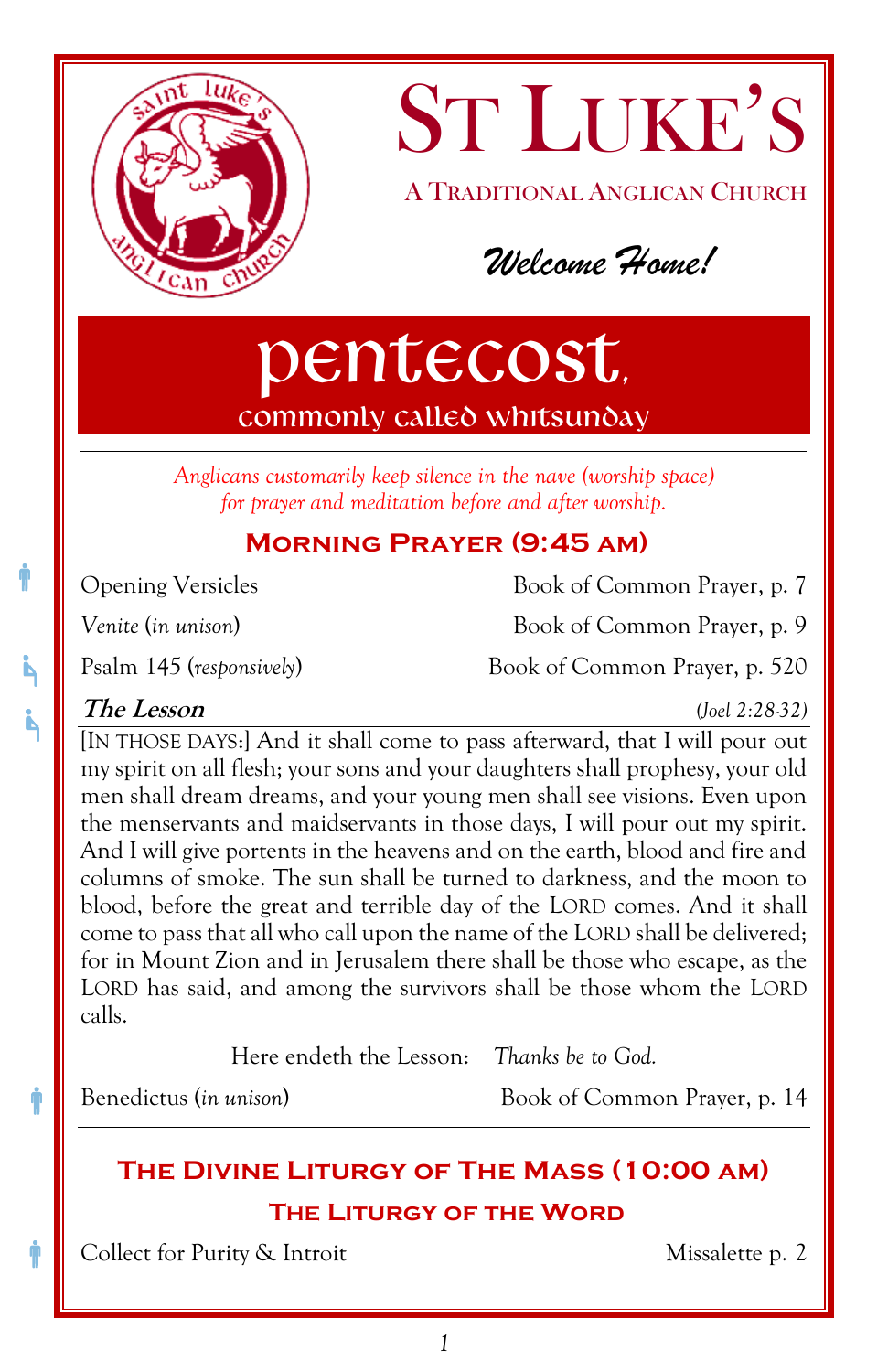Summary of the Law, Kyrie, and Gloria (*Sung*) Missalette p. 3

### **The Collect of the Day**

O GOD, who as at this time didst teach the hearts of thy faithful people, by sending to them the light of thy Holy Spirit; Grant us by the same Spirit to have a right judgment in all things, and evermore to rejoice in his holy comfort; through the merits of Christ Jesus our Saviour, who liveth and reigneth with thee, in the unity of the same Spirit, one God, world without end. *Amen*.

#### **The Lesson for the Epistle** *(Acts 2:1-11)*

[IN THOSE DAYS:] When the day of Pentecost had come, they were all together in one place. And suddenly a sound came from heaven like the rush of a mighty wind, and it filled all the house where they were sitting. And there appeared to them tongues as of fire, distributed and resting on each one of them. And they were all filled with the Holy Spirit and began to speak in other tongues, as the Spirit gave them utterance. Now there were dwelling in Jerusalem Jews, devout men from every nation under heaven. And at this sound the multitude came together, and they were bewildered, because each one heard them speaking in his own language. And they were amazed and wondered, saying, "Are not all these who are speaking Galileans? And how is it that we hear, each of us in his own native language? Parthians and Medes and Elamites and residents of Mesopotamia, Judea and Cappadocia, Pontus and Asia, Phrygia and Pamphylia, Egypt and the parts of Libya belonging to Cyrene, and visitors from Rome, both Jews and proselytes, Cretans and Arabians, we hear them telling in our own tongues the mighty works of God."

Here endeth the Lesson for the Epistle: *Thanks be to God.*

Alleluia & Verse

### **The Gospel** *(John 14:15-21)*

#### *Glory be to thee, O Lord*

[AT THAT TIME, JESUS SAID TO HIS DISCIPLES:] "If you love me, [keep] my commandments. And I will pray the Father, and he will give you another Counselor, to be with you forever, even the Spirit of truth, whom the world cannot receive, because it neither sees him nor knows him; you know him, for he dwells with you, and will be in you. I will not leave you desolate; I will come to you. Yet a little while, and the world will see me no more, but you will see me; because I live, you will live also. In that day you will know that I am in my Father, and you in me, and I in you. He who has my commandments and keeps them, he it is who loves me; and he who loves

Å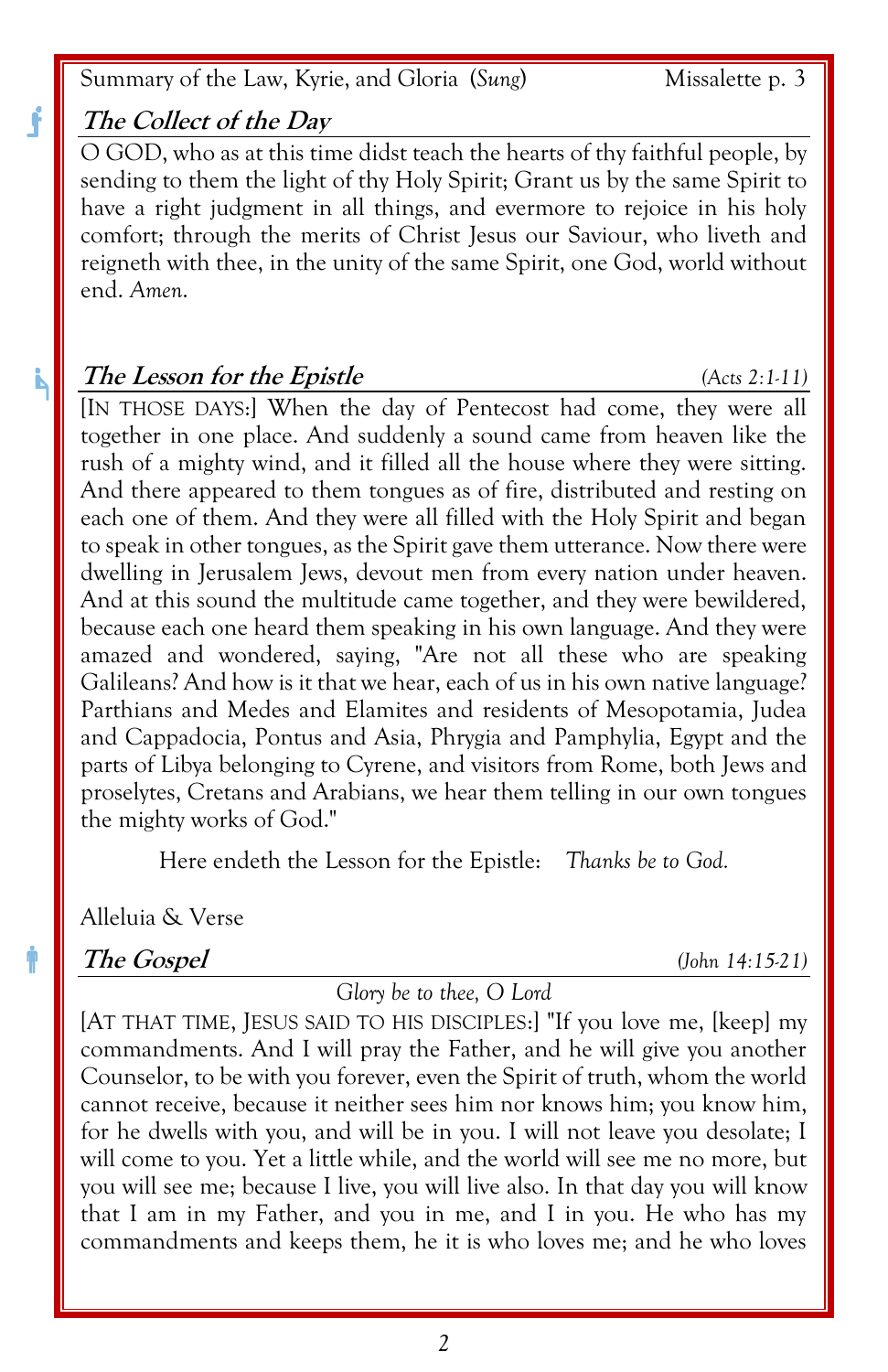me will be loved by my Father, and I will love him and manifest myself to him." Judas (not Iscariot) said to him, "Lord, how is it that you will manifest yourself to us, and not to the world?" Jesus answered him, "If a man loves me, he will keep my word, and my Father will love him, and we will come to him and make our home with him. He who does not love me does not keep my words; and the word which you hear is not mine but the Father's who sent me. These things I have spoken to you, while I am still with you. But the Counselor, the Holy Spirit, whom the Father will send in my name, he will teach you all things, and bring to your remembrance all that I have said to you. Peace I leave with you; my peace I give to you; not as the world gives do I give to you. Let not your hearts be troubled, neither let them be afraid. You heard me say to you, 'I go away, and I will come to you.' If you loved me, you would have rejoiced, because [I said] I go to the Father; for the Father is greater than I. And now I have told you before it takes place, so that when it does take place, you may believe. I will no longer talk much with you, for the ruler of this world is coming. He has no power over me; but I do as the Father has commanded me, so that the world may know that I love the Father.

The Gospel of the Lord: *Praise be to thee, O Christ.*

**Nicene** Creed Missalette p. 6

Homily

j,

f

#### **The Liturgy of the Sacrifice**

Offertory Antiphon The Prayer for the Church Missalette p. 7 The General Confession Missalette p. 8 The Preface (*Sung*) Missalette p. 9 Sanctus & Benedictus (*Sung*) Missalette p. 10

## **The Canon of the Mass**

Consecration Missalette p. 10 The Our Father Missalette p. 12 Agnus Dei & Prayer of Humble Access Missalette p. 13

#### How to Receive Holy Communion

Kneel or stand at the altar rail. If you wish to receive on the tongue, the priest will place the Host on your tongue. If you prefer to receive on your hand, he will place the Host on your hand. You may then raise your hands to your mouth and consume the Host, or if you wish to receive by intinction, simply leave the Host on your palm, and the subdeacon will take the Host from your palm and intinct (dip) the Host in the Chalice and place It on your tongue.